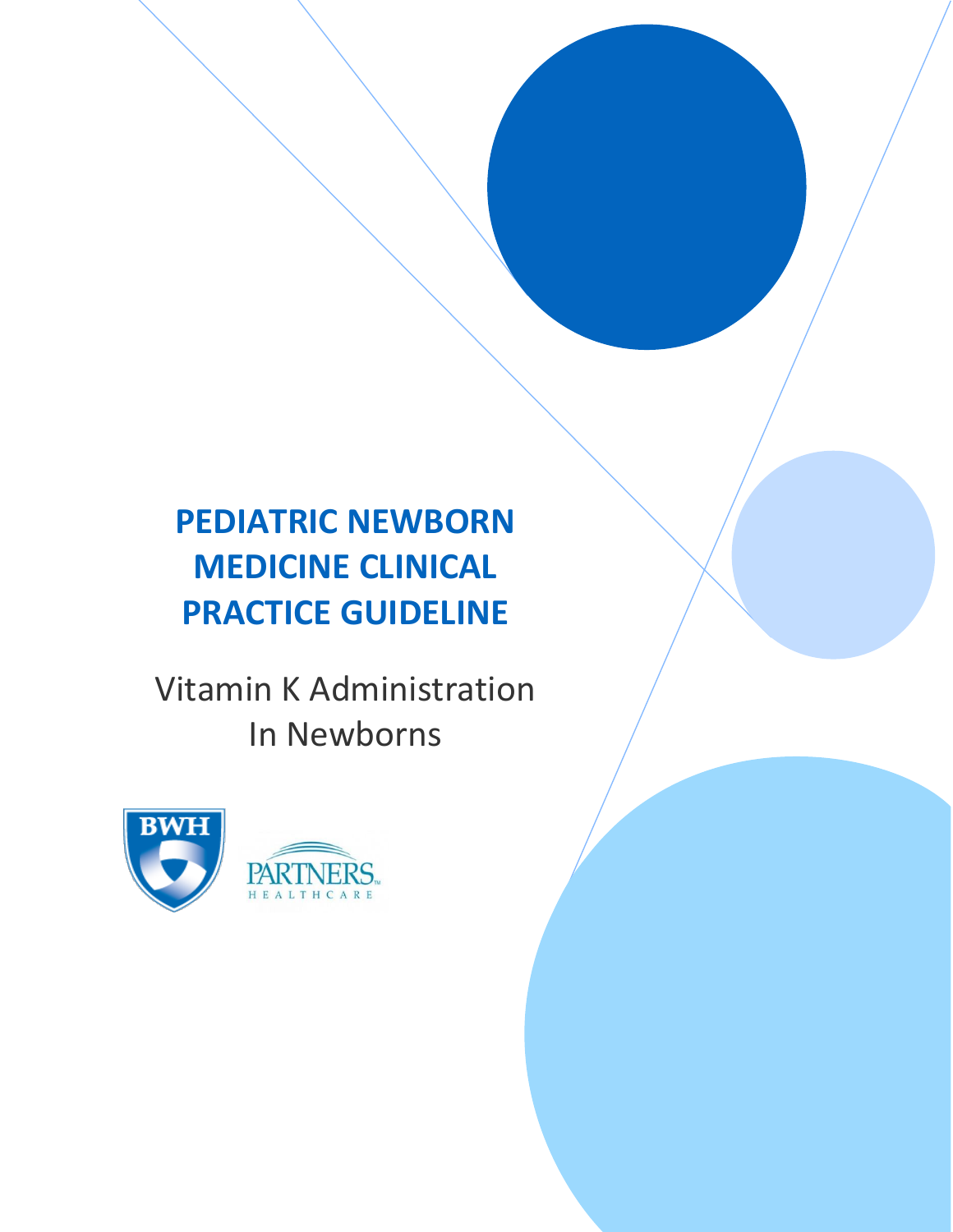

| <b>Clinical Guideline Name</b> | Vitamin K Administration in Newborns                                                                                                                      |
|--------------------------------|-----------------------------------------------------------------------------------------------------------------------------------------------------------|
| <b>Effective Date</b>          |                                                                                                                                                           |
| <b>Approved By</b>             | Department of Pediatric Newborn Medicine Clinical Practice Council<br>6/13/19<br><b>CWN PPG</b><br>BWH SPP Steering ________<br>Nurse Executive Board/CNO |

#### **Purpose**

- a. To provide guidelines for Vitamin K administration to newborn infants throughout the Center for Women and Newborns at Brigham and Women's Hospital
- b. To provide guidelines for management of situations in which parents refuse administration of IM Vitamin K and/or oral Vitamin K for their newborn.

#### All CPGs will rely on the NICU Nursing [Standards](http://www.bwhpikenotes.org/policies/Nursing/CWN_Clinical_Practice_Manual/NICU/NICU_Standards.pdf) of Care. All relevant nursing PPGs are listed below:

#### **Points of emphasis/Primary changes in practice:**

- There is strong evidence to support the practice of administration of IM Vitamin K for the prevention of hemorrhagic disease of the newborn.
- Every effort should be made to have a thorough discussion with parents regarding the superior efficacy of IM Vitamin K administration prior to initiating the discussion of administration of oral Vitamin K.

#### **Background and Summary of the Evidence**

- Vitamin K administration is for the prevention of hemorrhagic disease of the newborn, also known as vitamin K dependent bleeding (VKDB).
- The baseline incidence of VKDB is 4.4-8.6 per 100,000 infants.
- Intramuscular (IM) Therapy:

A single-dose of intramuscular vitamin K reduces this risk to approximately 1 per 1,000,000 infants (81 fold) $^{1,2}$ 

The American Academy of Pediatrics guideline recommends 0.5 – 1.0 mg IM at birth.<sup>7</sup> Costakos, et al. compare 1 mg vs. 0.5 mg for prevention of hemorrhagic disease in 27 breastfed premature infants (< 32 weeks GA). They conclude on the basis of vitamin K levels that 0.5 mg is adequate for this population.<sup>3</sup>

• Oral Therapy:

Oral Vitamin K therapy has been reviewed by Ipema in the Annals of Pharmacotherapy in 2012.<sup>4</sup> Oral regimens range from daily to weekly for 3 months.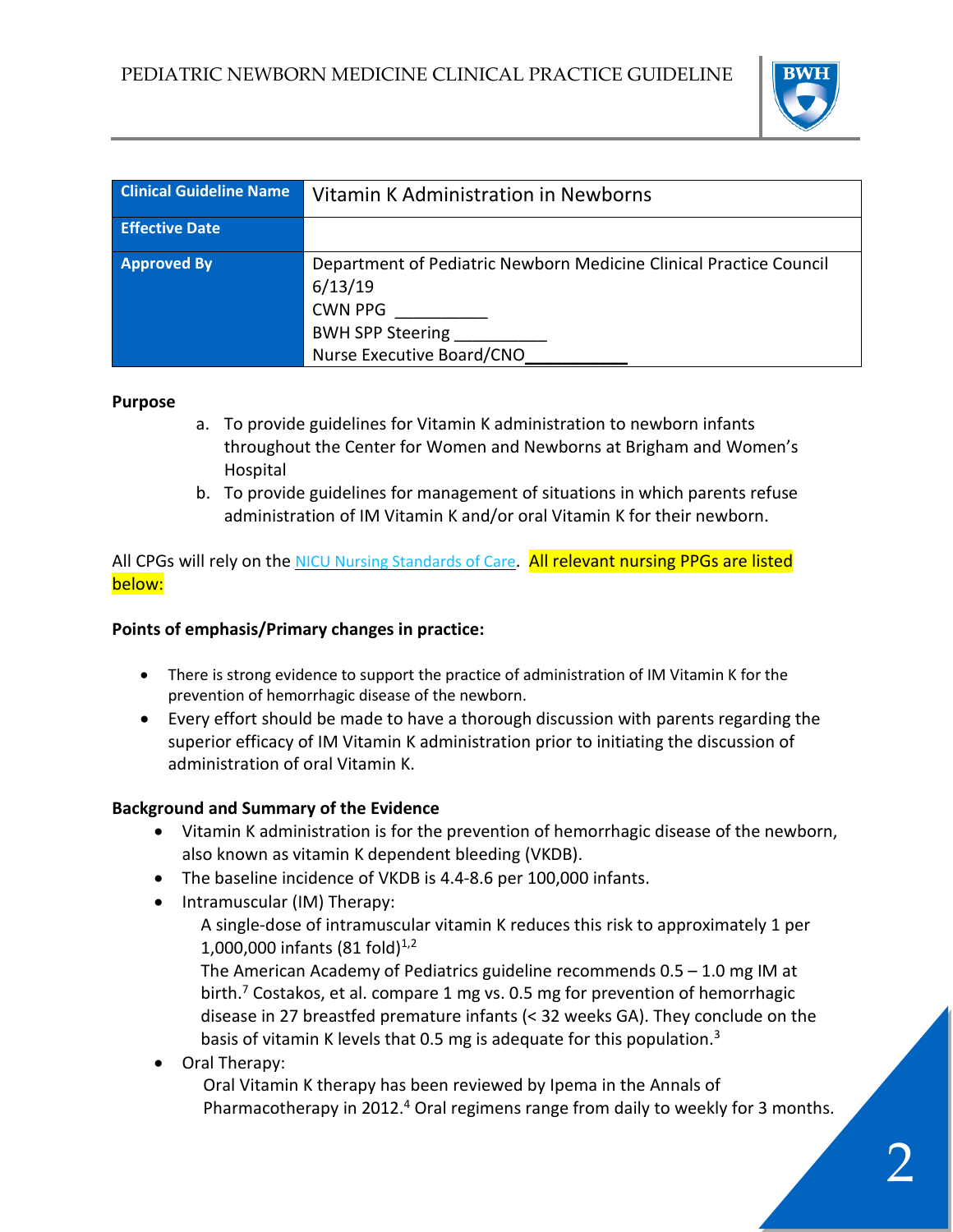

The most practical regimen is outlined below.<sup>5</sup> Infants treated with this regimen had an incidence of late vitamin K dependent bleeding of 0.87 per 100,000 (95% confidence interval 0.24-2.24) in a 6-year cohort study in Switzerland. This mirrors the 13 fold reduction in late VKDB compared to no therapy observed in other cohorts. $6$  These data highlight the utility of oral therapy as well as its inferiority to the recommended intramuscular route. Therefore, oral therapy will only be offered after signed refusal of intramuscular vitamin K and signed consent form for oral therapy.

For additional information, see the summary of AAP guidelines.<sup>7</sup>

#### **Drug Administration**

Vitamin K will be administered in the CLB per the obstetrical care provider order and per the drug administration guideline (doses below). Vitamin K administration may be delayed up to 6 hours after birth. In the event that Vitamin K is not administered in the CLB (e.g., parent refusal, transfer to NICU, etc.), it will be documented and verbally communicated during transfer of care.

#### **Intramuscular Administration:**

Neonates  $\geq 1500$  grams, give 1 mg IM x 1 at birth Neonates < 1500 grams, give 0.5 mg IM x 1 at birth

#### **Oral Administration** (ONLY for use when IM form is refused):

2 mg PO x 3 doses:

- As soon as possible after birth
- At 4 days of age
- At 4 weeks of age

#### **For more information, see Vitamin K Drug Administration Guideline:**

**BWH NICU Drug [Administration](http://www.bwhpikenotes.org/policies/departments/NICU/drug_admin/default.aspx) Guidelines**

#### **Refusal of IM Vitamin K**

• When parents refuse administration of intramuscular vitamin K for their newborn, the Birth and Transition Service will be consulted. A Birth and Transition provider will meet with the family, provide the CDC patient handout for the family to review (Appendix B), and discuss the risks of VKDB. If the family still opts to refuse administration of IM vitamin K, they will be asked to sign the IM Vitamin K refusal form (Appendix C). Although a resident may be involved in the discussion, a NICU fellow, advanced practice provider (NP or PA), or attending neonatologist will oversee this counseling and the signing of the refusal form.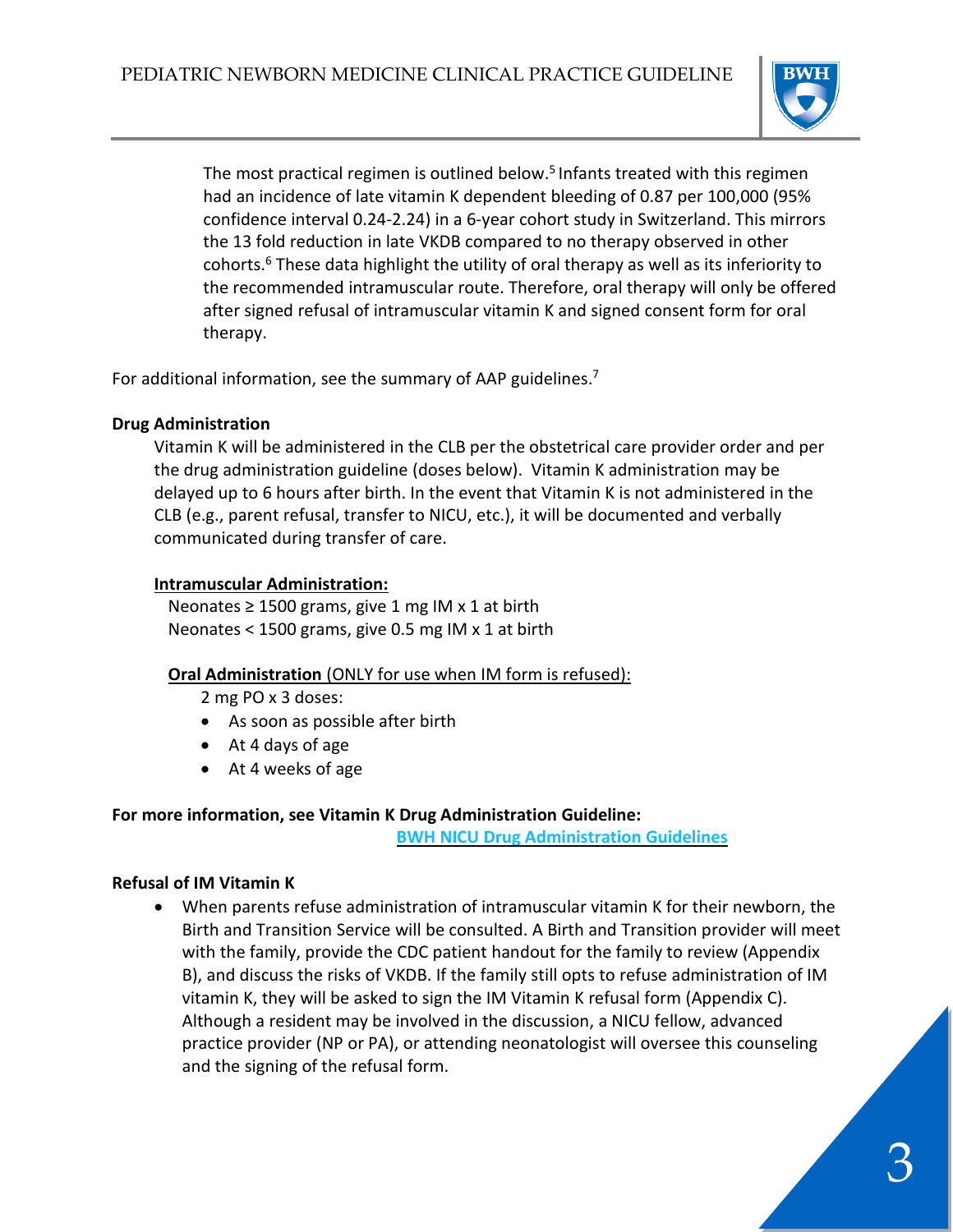

- **Please note**: Circumcision cannot be done without administration of IM Vitamin K. There is also an increased risk of bleeding in the event of emergency or non-elective surgical procedures.
- **Please note:** If a patient is at high risk of bleeding (i.e. is born premature, has a familial history of hemorrhagic disease) and the family refused IM administration of Vitamin K, consultation with risk management may occur at the physician's discretion.
- Parental refusal will be documented on the IM Vitamin K Refusal form. This form will then be included in the infant's medical record along with other consents. In the event of oral administration of Vitamin K, the Oral Administration consent form (Appendix D) will be also be signed and included in the infant's medical record.
- **Please note:** Two lines are included on both the refusal of IM vitamin K administration form and consent to oral vitamin K administration form. These two lines are provided to help ensure that both parents, if applicable, are present and part of the conversations regarding Vitamin K administration. However, only one signature is required on each form.

#### **Administration of Oral Vitamin K**

- Following the provider's (NICU fellow, advanced practice provider, or attending neonatologist) discussion with the family regarding refusal of IM Vitamin K administration, oral administration of the drug will be offered to the family.
- If oral administration is agreed to by the family, the Oral Vitamin K Consent Form (Appendix D) will be signed by the parent(s) of the infant.
- Both the refusal of IM Vitamin K and oral administration of Vitamin K consent forms will be documented in the infant's medical record in the Birth and Transition Service consult note. The SmartPhrases .VITAMINKREFUSALCONSULT and .VITAMINKIMREFUSALANDORALCONSENTCONSULT are available to facilitate this documentation.
- **Second and Third Doses of Oral Vitamin K**: An outpatient prescription can be provided to the parents for the second and third doses of oral vitamin K. Ordering instructions are readily available in Epic. It is recommended to ensure the desired outpatient pharmacy carries or compounds the oral solution. BWH carries a commercially-available 5mg/mL (3 mL) oral syringe with a 90 day expiration that can be stored at room temperature; compounded oral vitamin K commonly comes as a 1mg/mL oral solution with a 3 day expiration that requires refrigeration. If the family desires, the prescription can be filled by the BWH outpatient pharmacy. Of note, babies who are still hospitalized at 4 days of age (e.g. babies born by cesarean section) and 4 weeks of age should be given their second and third doses of oral vitamin K, respectively, as inpatients. Appendix E provides instructions for placing an order for bedside delivery of outpatient prescriptions.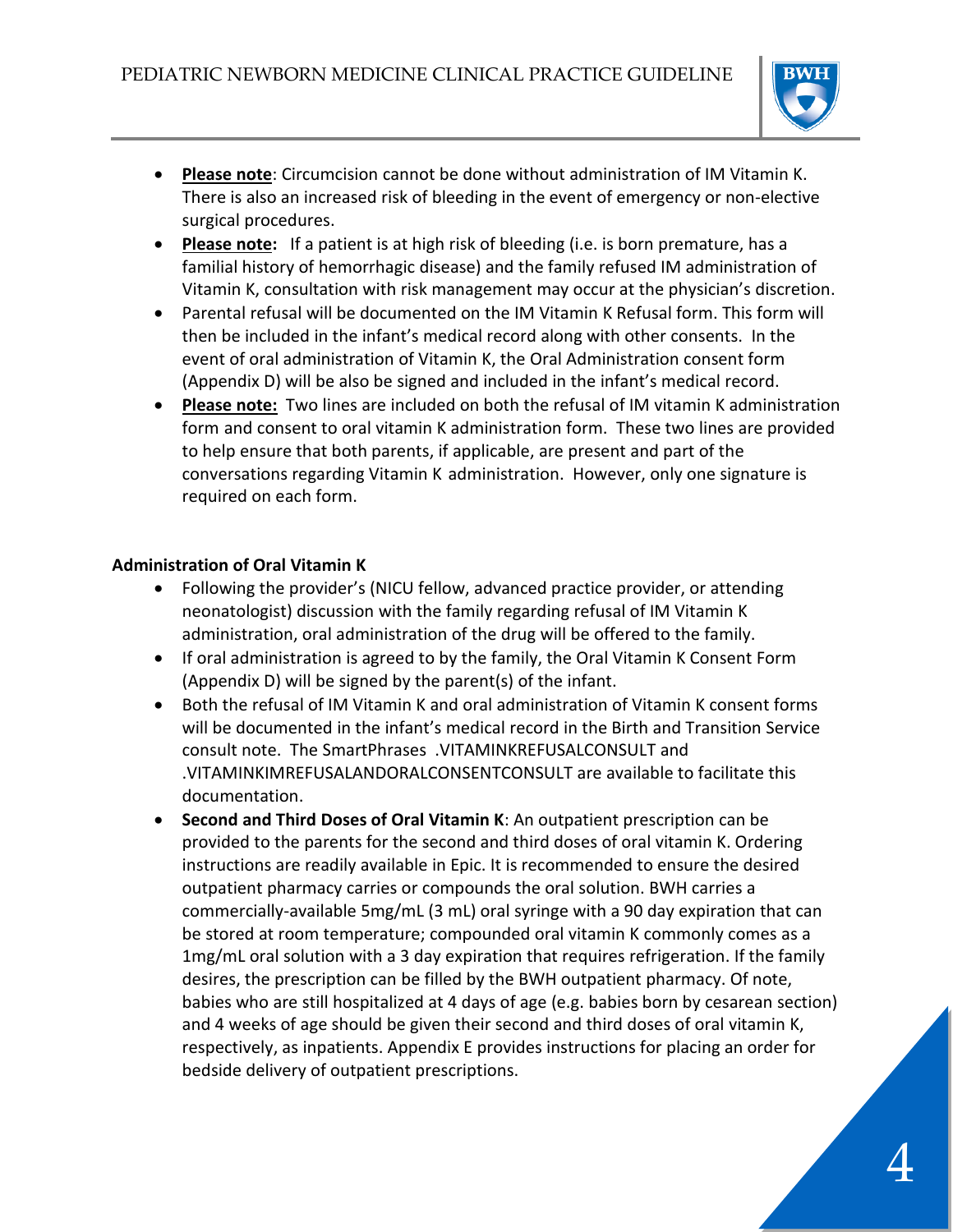

#### **References**

- 1. CDC. Notes from the field: late vitamin K deficiency bleeding in infants whose parents declined vitamin K prophylaxis--Tennessee, 2013 MMWR 2013; 62: 901-2.
- 2. Van Winckel M et al. Vitamin K, an update for the paediatrician. Eur J Pediatr 2009; 168: 127- 34
- 3. Costakos DT, et al. Vitamin K prophylaxis for premature infants: 1 mg versus 0.5 mg. Am J Perinatol 2003; 20: 485-90
- 4. Ipema HJ. Use of oral vitamin K for prevention of late vitamin k deficiency bleeding in neonates when injectable vitamin K is not available.Ann Pharmacother 2012; 46: 879-83
- 5. Laubscher B et al. Prevention of vitamin K deficiency bleeding with three oral mixed micellar phylloquinone doses: results of a 6-year (2005-2011) surveillance in Switzerland. Eur J Pediatr 2013; 172: 357-60
- 6. McNinch AW et al. Haemorrhagic disease of the newborn in the British Isles: two year prospective study. BMJ 1991; 303: 1105-9.
- 7. American Academy of Pediatrics Committee on Fetus and Newborn. Controversies concerning vitamin K and the newborn. Pediatrics. 2003 Jul;112(1 Pt 1):191-2.
- 8. Loyal Jet al. Factors Associated With Refusal of Intramuscular Vitamin K in Normal Newborns. Pediatrics. 2018 Aug;142(2).

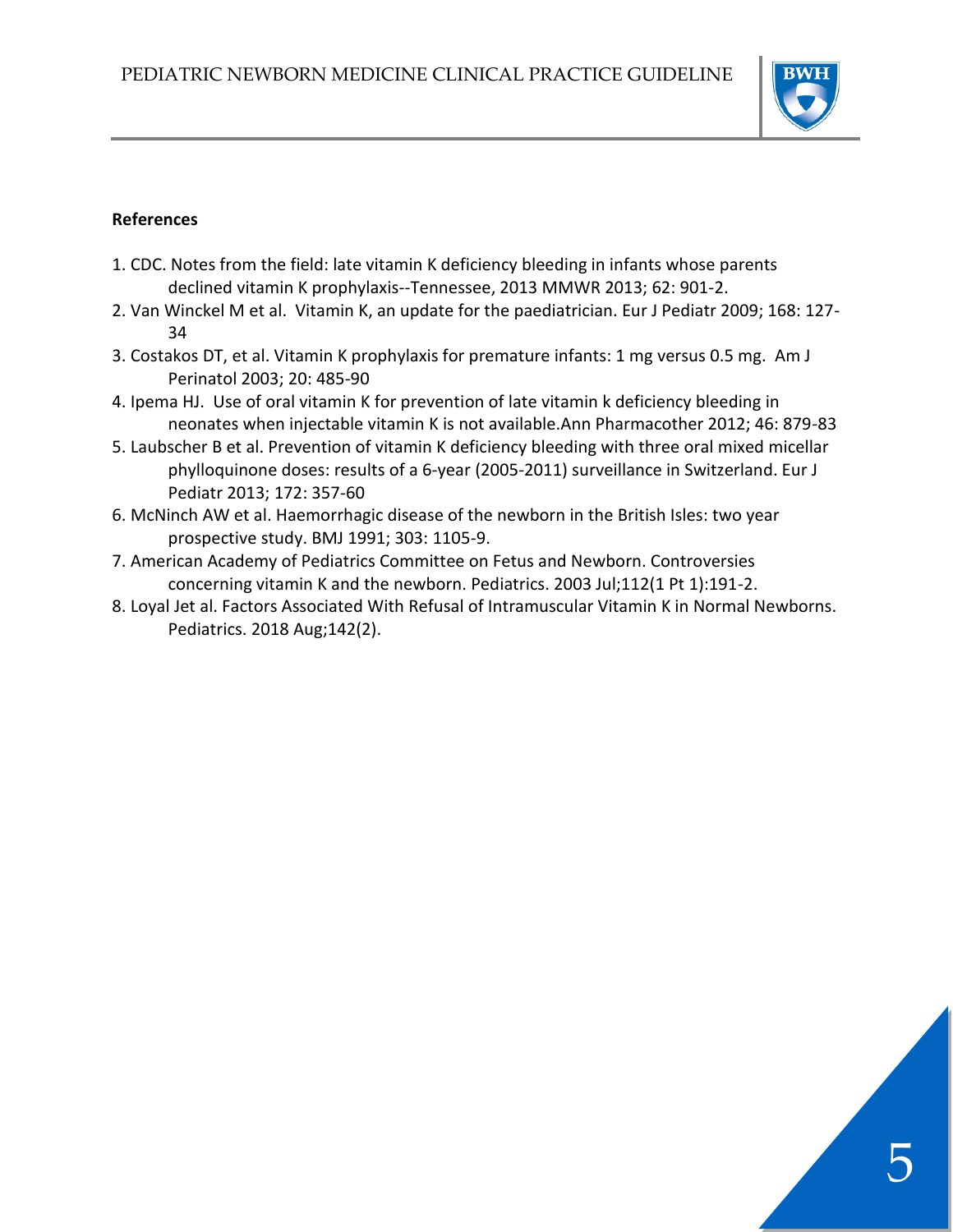

**Appendix A**

# **Vitamin K Quick Reference**

**ROUTINE ADMINISTRATION OF IM VITAMIN K**

#### **Intramuscular Administration:**

Neonates  $\geq 1500$  grams, give 1 mg IM x 1 at birth Neonates < 1500 grams, give 0.5 mg IM x 1 at birth May be delayed up to 6 hours after birth

### **PARENTAL REFUSAL OF IM VITAMIN K**

- 1. Consult Birth and Transition team
- 2. Provide CDC handout:

<https://www.cdc.gov/ncbddd/blooddisorders/documents/vitamin-k-p.pdf> <https://www.cdc.gov/ncbddd/vitamink/documents/consumer-vitamink-span-p.pdf>

3. Parent to sign refusal form: DR resident may provide counseling but NICU fellow, advanced practice provider (NP or PA), or attending neonatologist will oversee this counseling and the signing of the refusal form (Appendix C)

SmartPhrases:

.VITAMINKREFUSALCONSULT .VITAMINKIMREFUSALANDORALCONSENTCONSULT

## **ORAL VITAMIN K**

- 1. Parents sign oral consent form (Appendix D)
- 2. Oral Administration: (**ONLY for use when IM form is refused**)

2 mg PO x 3 doses:

- As soon as possible after birth
- At 4 days of age
- At 4 weeks of age

#### 3. Outpatient prescription:

Write Outpatient Rx IP Pharmacy Consult to Pharmacy Bedside Delivery Program (Appendix E)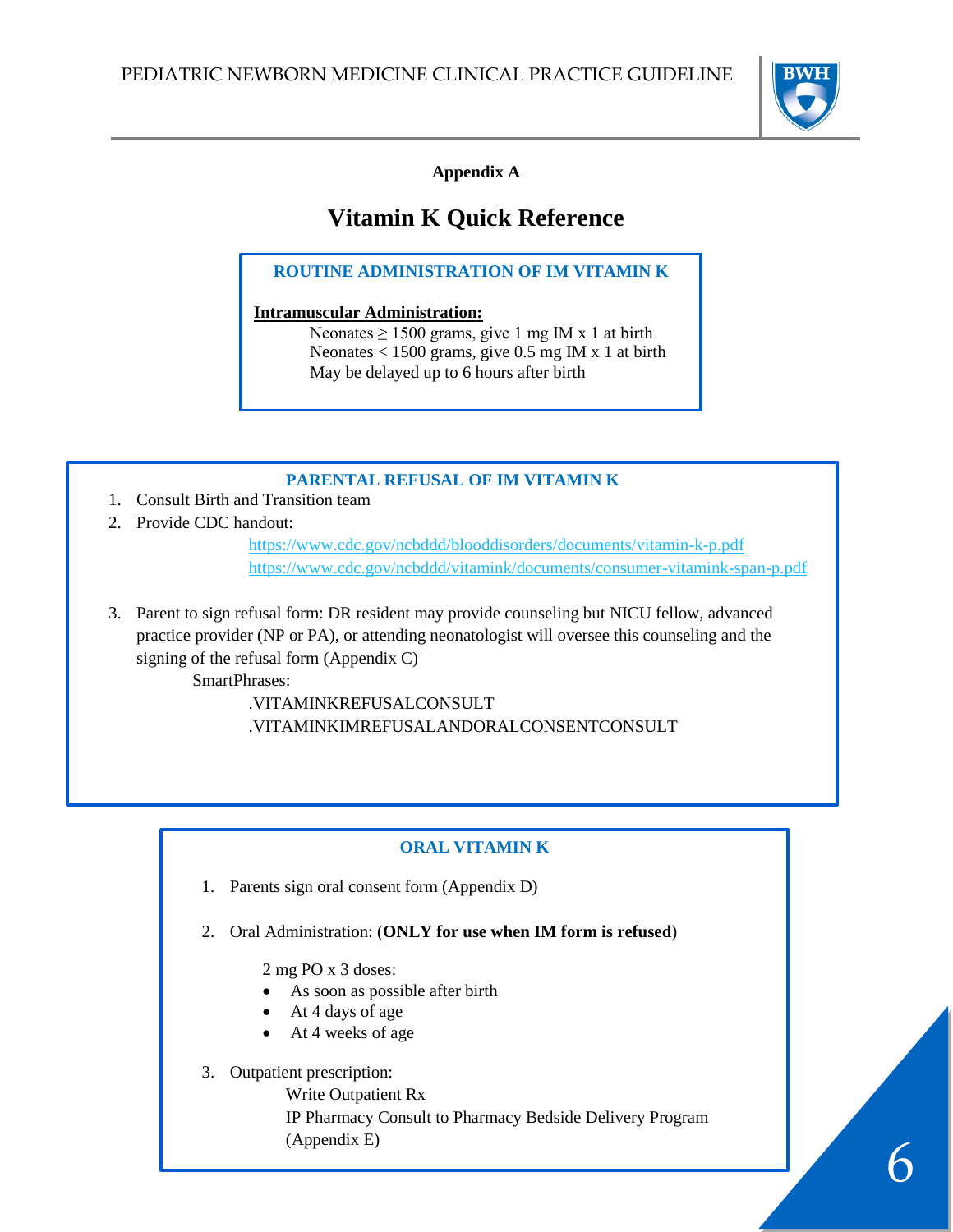

# **Appendix B CDC Vitamin K Parent Information in English and Spanish**

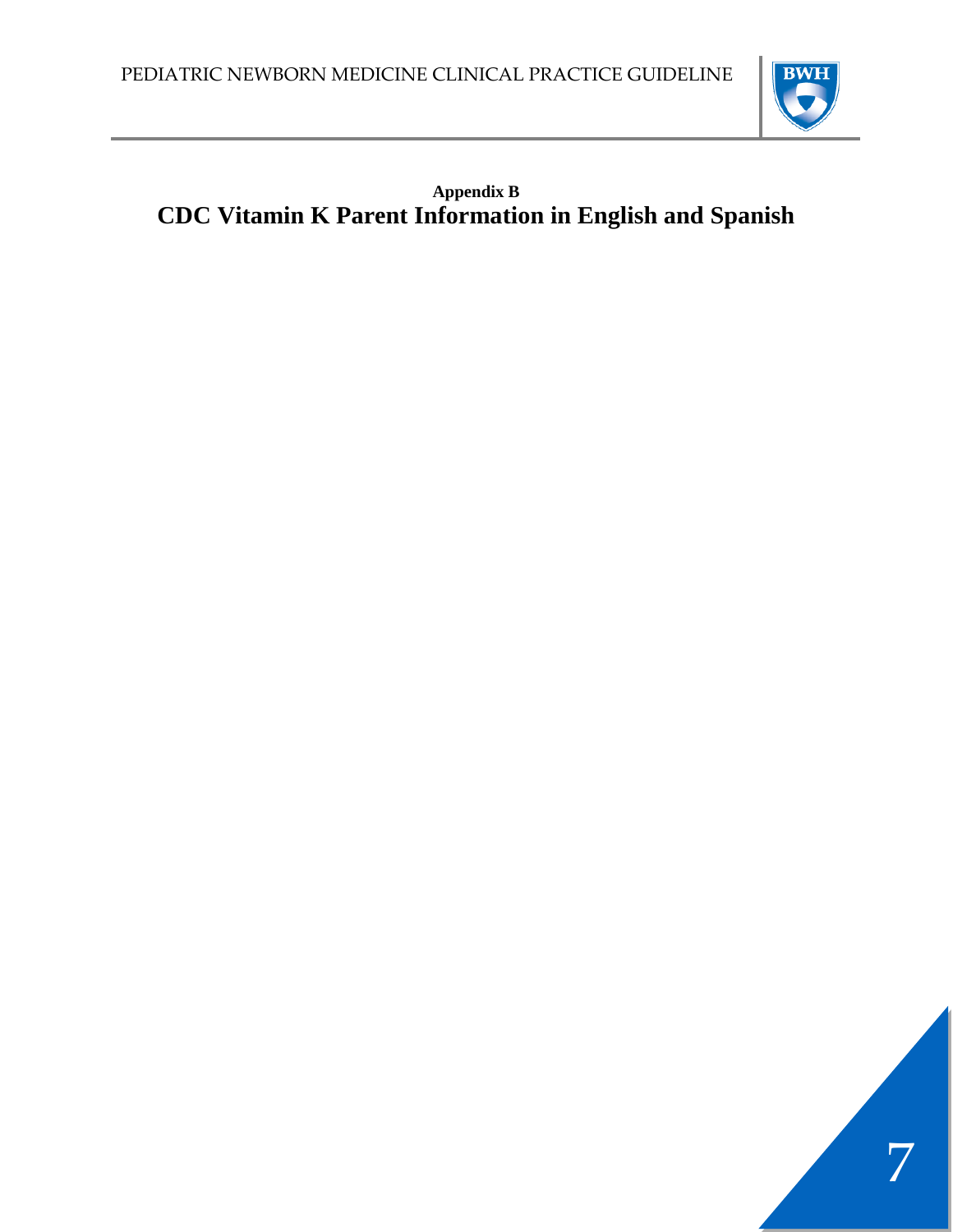

## **Appendix C Newborn Nursery Vitamin K Shot Refusal**

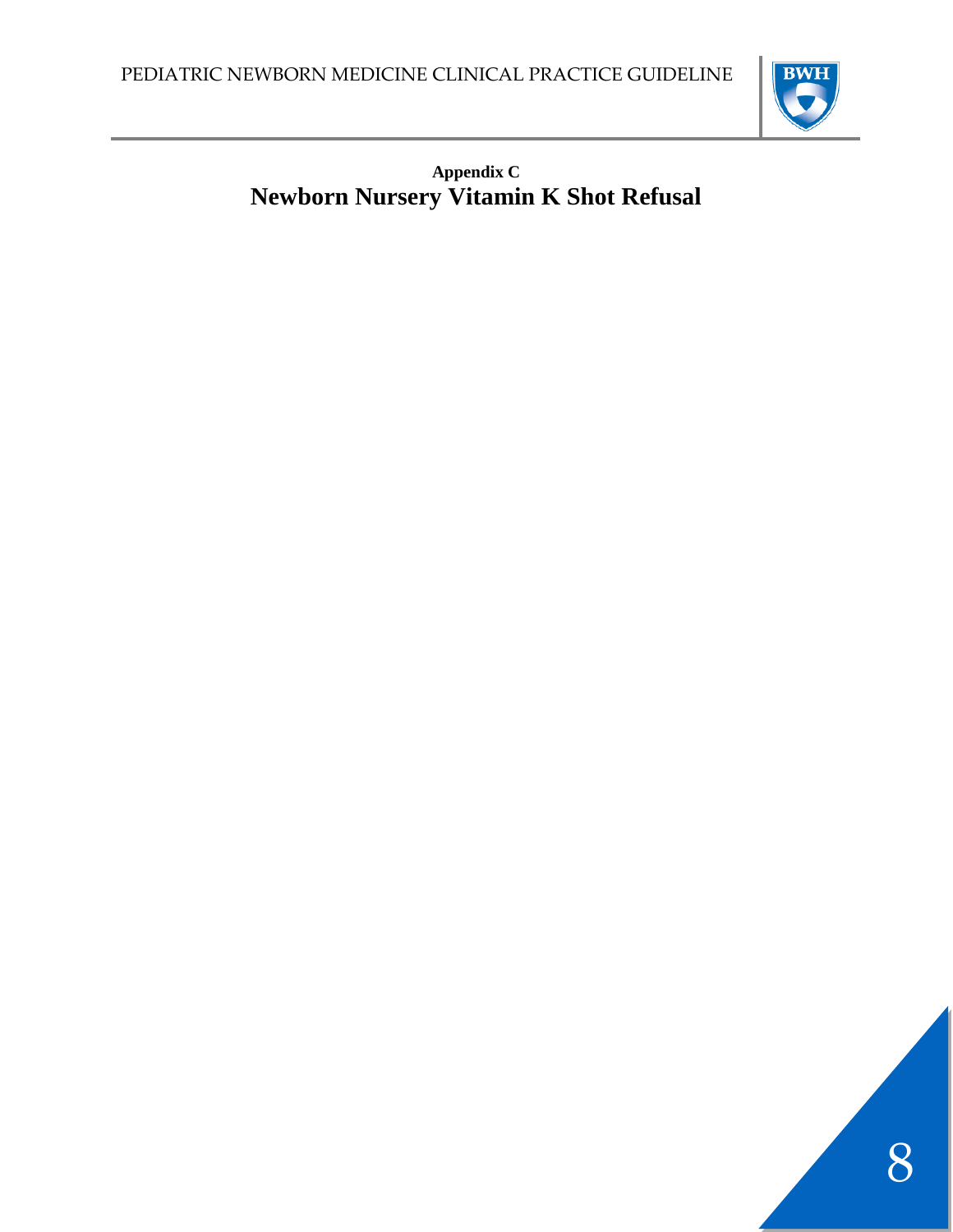

**Appendix D Newborn Nursery Vitamin K Consent**

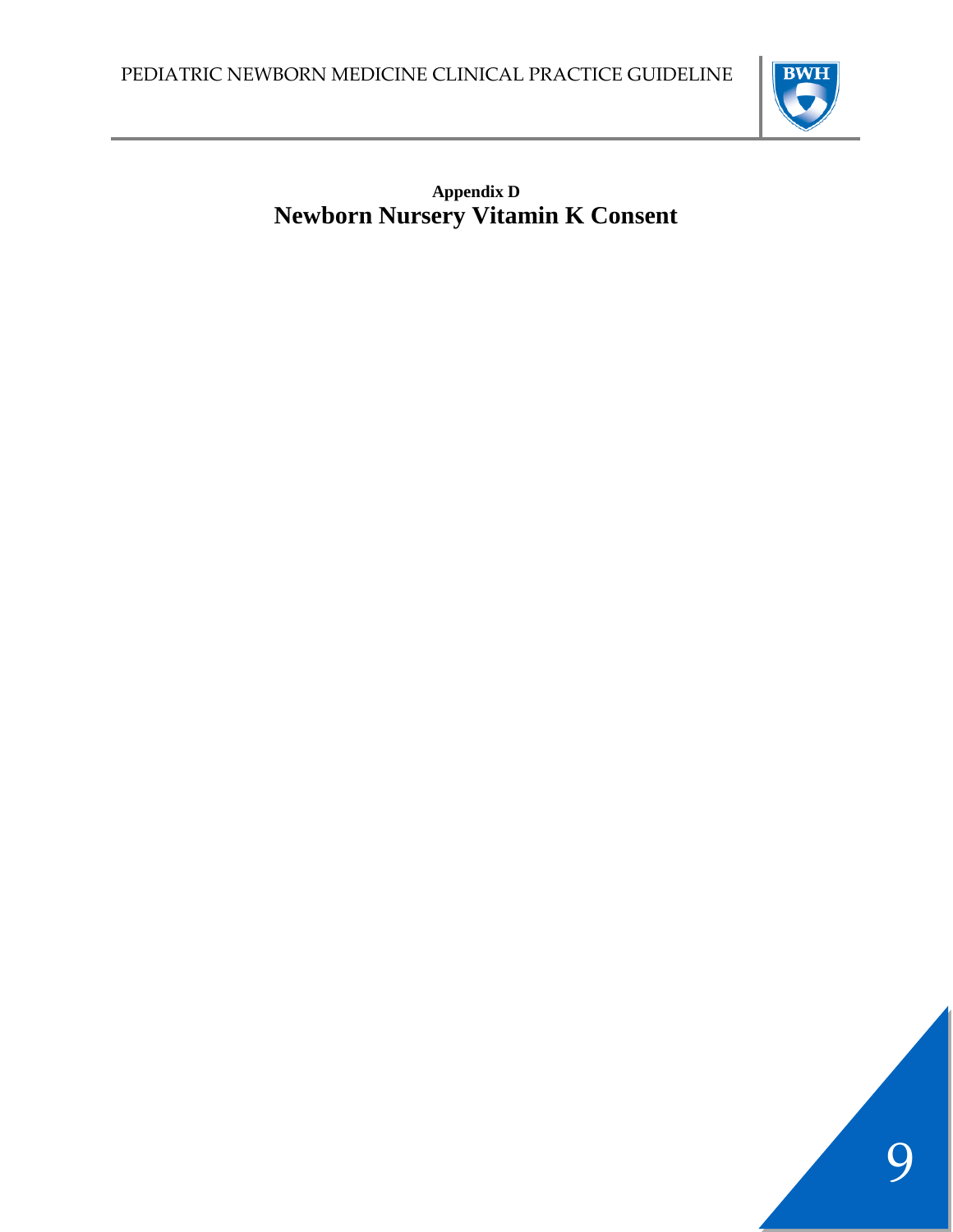

## **Appendix E How to order IP Consult to Pharmacy Bedside Delivery Program**

- **1. Go to Orders**
- **2. Type "IP Consult to Pharmacy Bedside Delivery Program"**
- **3. Complete required fields**